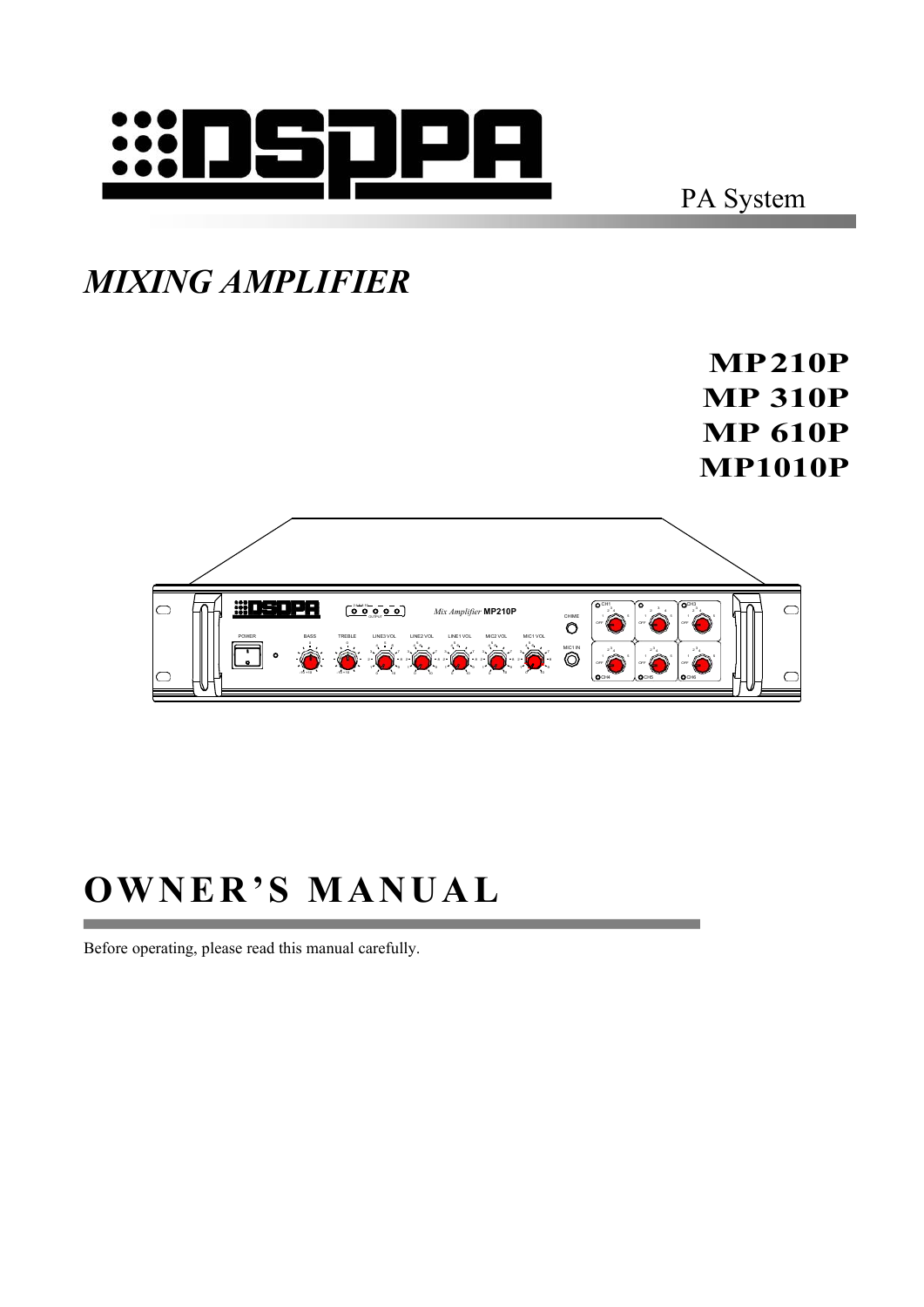#### **Contents**

<span id="page-1-0"></span>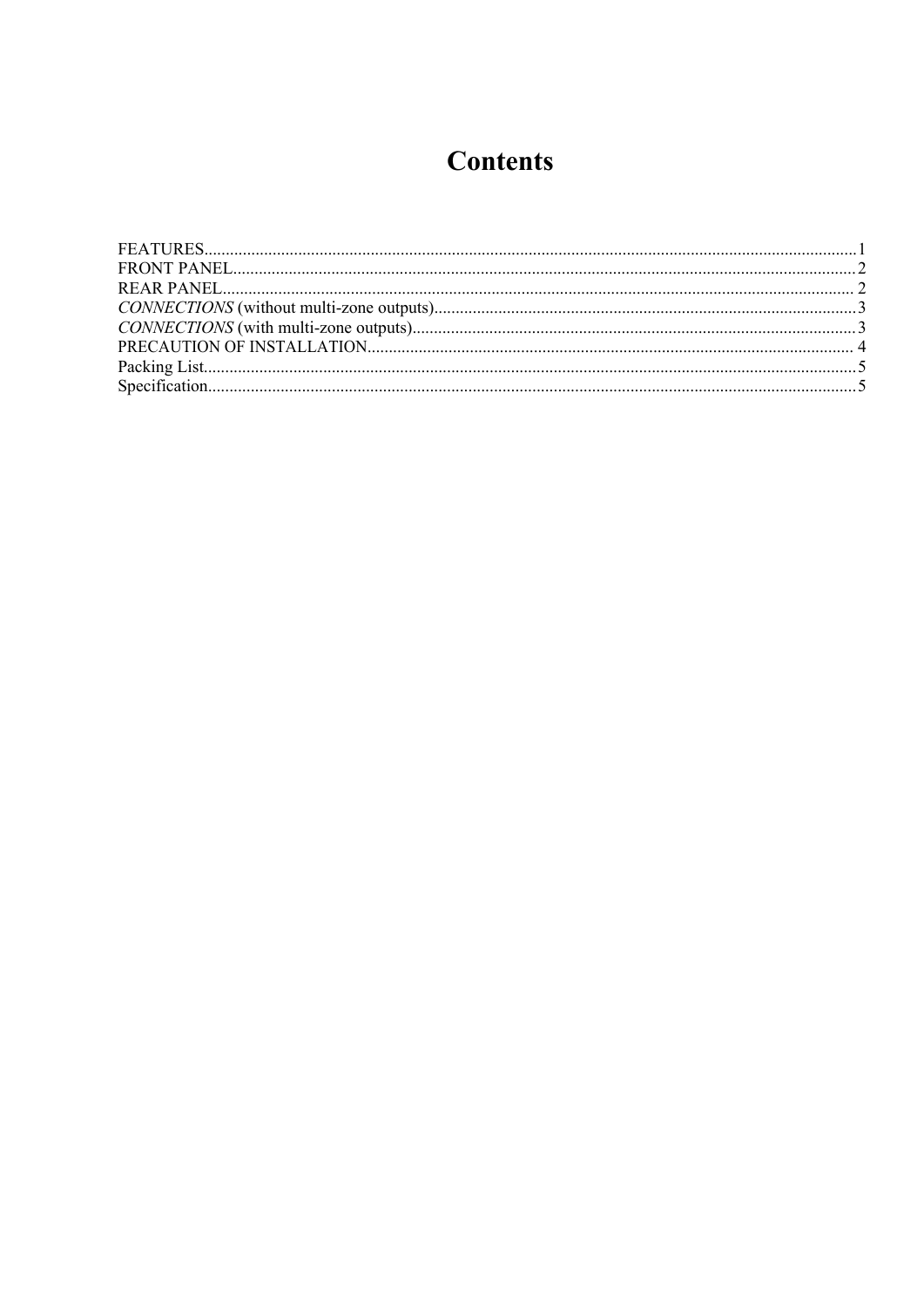# **FEATURES**

- **2 MIC inputs**,**3 AUX inputs, and 1 AUX output.**
- **4**~**16 Ohms** (**balance, ungrounded**)**rated output.**
- **6-zone output. Each zonevolume is individually adjustable and output levelindication.**
- **Output voltage of 0V, 6V, 13V, 25V, 50V, 100V a total of 6 files.**
- **Mute function for priority input.**
- **Individual volume control and output level indication for each zoneoutput.**
- **Treble and Bass control**
- **Chime with priority output**
- **5-unit LED Meter for monitoring volume output in each zone.**
- **Output short circuit protection and caution.**
- **Single machine is a complete public broadcasting small system.**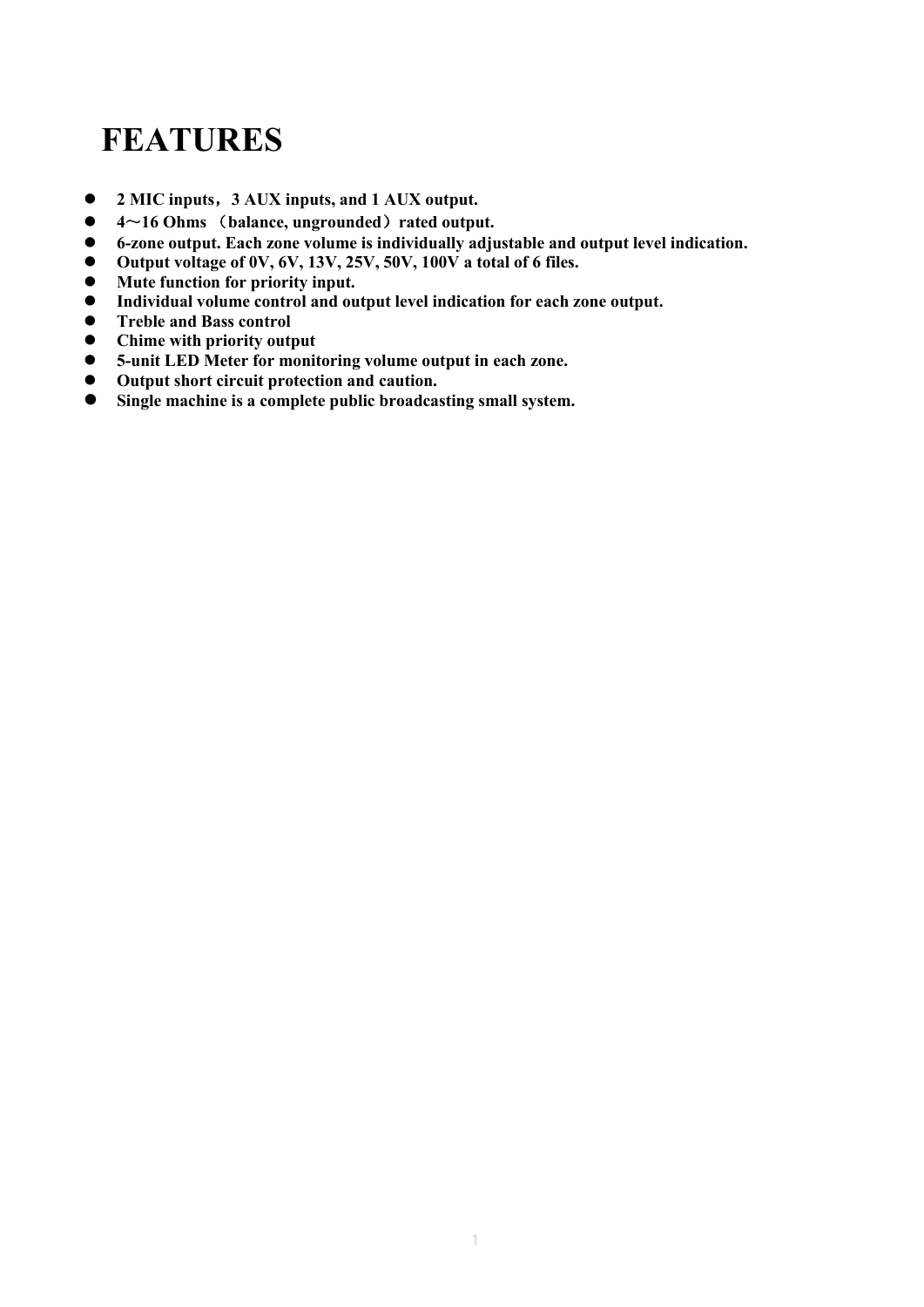### <span id="page-3-0"></span>**FRONT PANEL**



Note: 5 LED long light to express overload distortion, it should be adjusted the volume knob to make 4th and 5th light flashing.

## <span id="page-3-1"></span>**REAR PANEL**



- 1 Mute control Button
- 2 MIC 2 Input Jack
- 3 AUX Input Jack 1, 2, 3
- 4 AUX Output Jack
- 5 6-zone Output
- **6 AC Power Source Insert**
- **7 Fan Exhaust Window**
- 8 Speaker Output Terminal(Link with another amplifier or recording equipment)

9 Fuse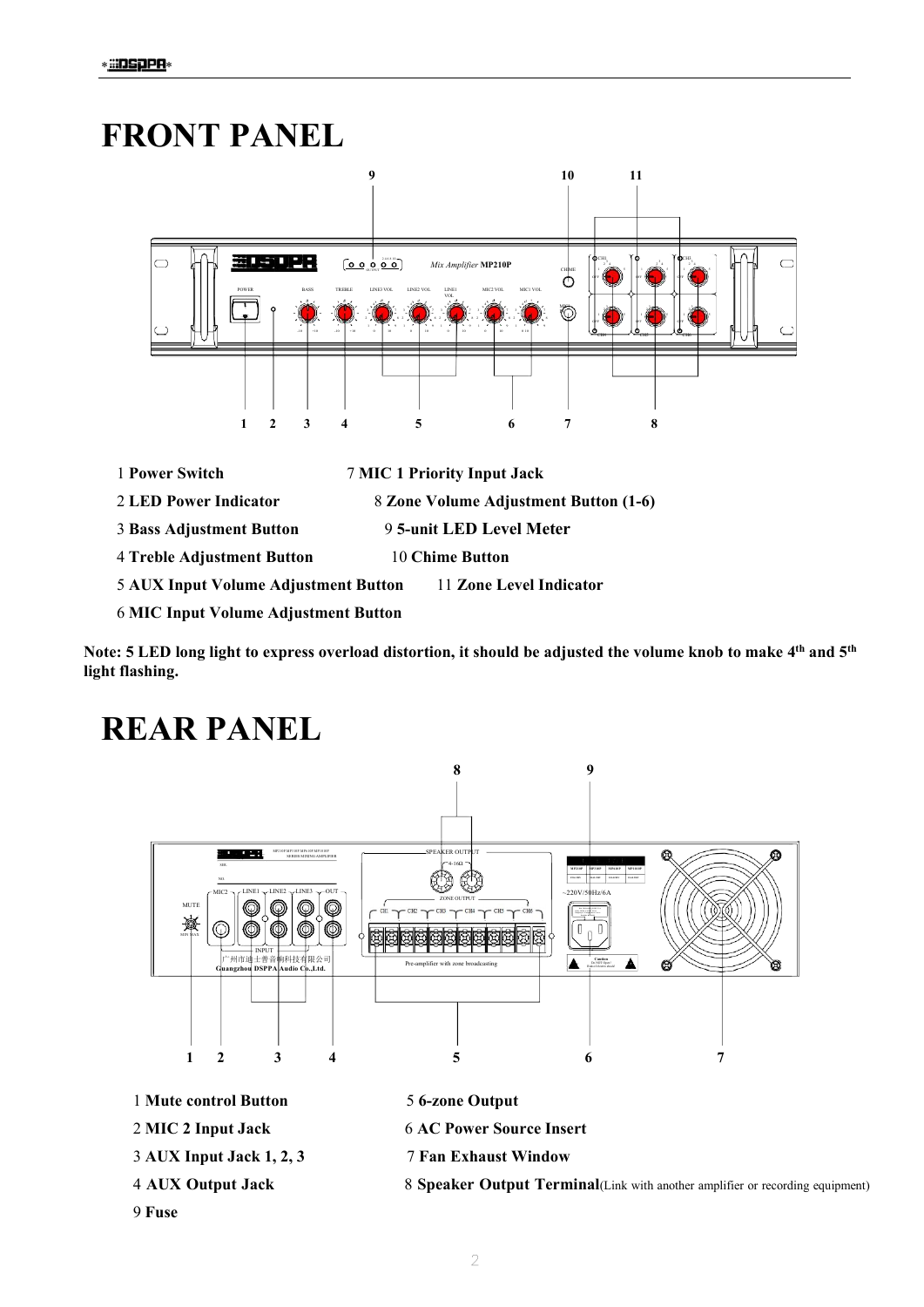

<span id="page-4-0"></span>**CONNECTIONS** (without multi-zone outputs)

<span id="page-4-1"></span>**CONNECTIONS** (with multi-zone outputs) a. œ 60  $20V/50$  $\circ$   $\circ$ O) 變  $\begin{smallmatrix} 0 & 0 \end{smallmatrix}$ Ó 0  $\overline{\Pi}$ ddaaaaaa  $\triangle$   $\frac{\text{Cautio}}{\text{DoNOT Q}}$  $\blacktriangle$ Pre-amplifier with zone broadca œ òa Connect front panel  $\bigcirc$ MIC1 socket Connect a recording cassette or other amplifier  $2$  MIC Receive sound, CD, or other sound source  $\left( \begin{array}{c} 1 \end{array} \right)$ Priority MIC /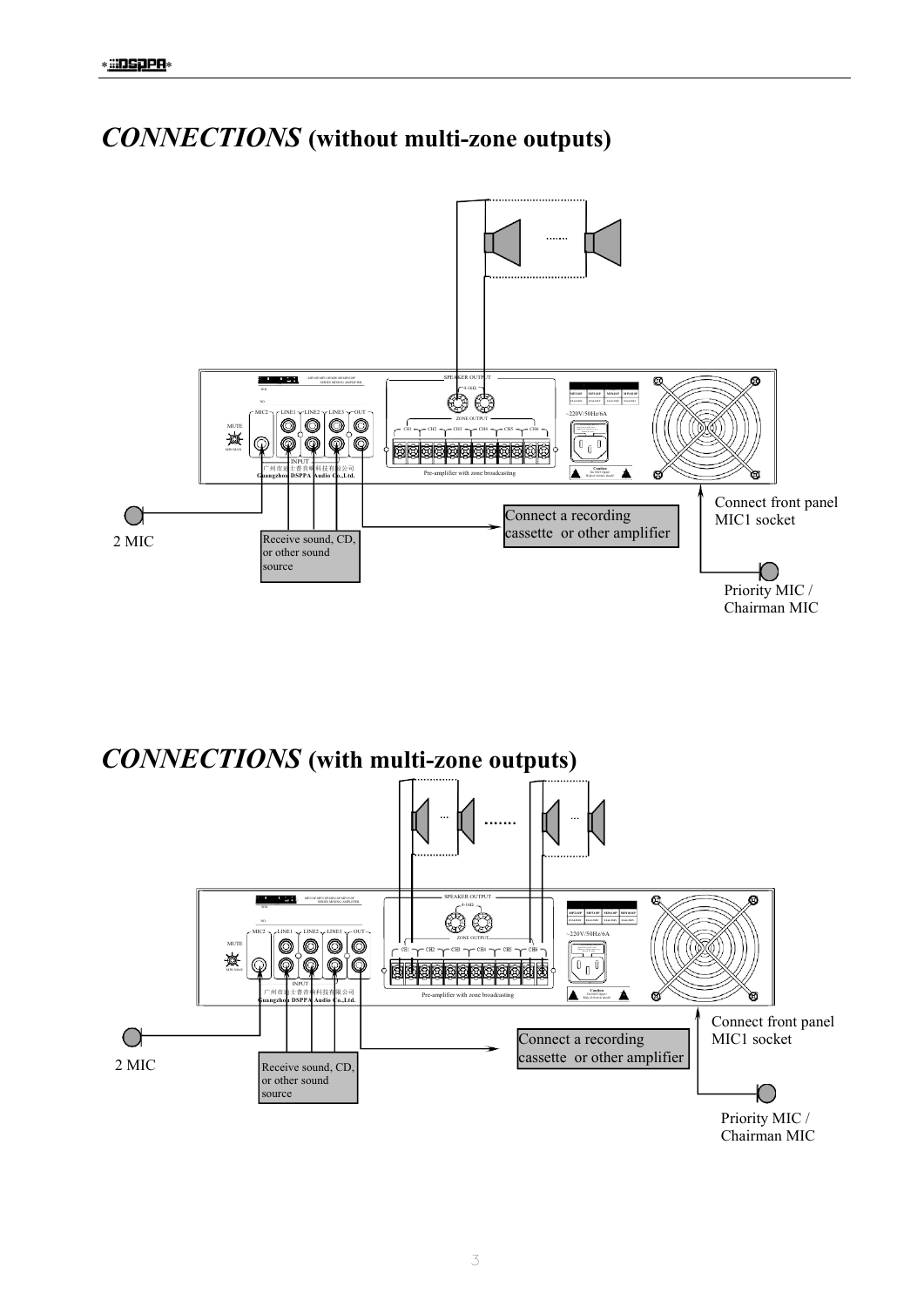**Note:** Individual zone opening and closing may be achieved by adjusting **Zone Volume Adjustment Button** on **Front Panel**.

### **Mute Function**

MIC 1 and bells are the input sockets with the highest priority, and the signal entered by the interface suppresses the signalof the other interface. The degree of inhibition can be adjusted by the voice controller "MUTE" of the rear panel of the machine, and the min position is suppressed to the maximum degree when the max position is suppressed to a minimum. Factory Cho in MIN (maximum inhibition degree).



MIN MAX

#### <span id="page-5-0"></span>**PRECAUTION OF INSTALLATION**

1.Do not block ventilation holes.

2.The amplifier should not be placed in any of the areas:

1)with poor ventilation;

2)exposed to direct sunlight;

3)with high ambient temperature or adjacent to heat-generating equipment;

4)with high humidity or heavy dust;

5)susceptible to vibration.

3.Make sure the power outlet conforms to the plug of the unit.

4.Do not use this unit if the electrical power cord is frayed or broken.

5.Always operate the unit with the ground wire

6.If a short alarm rings after turning on power and inputting signals, there must be an output short circuit fault. In such case, power should be cut off immediately. Do not turn on the power until the fault is removed.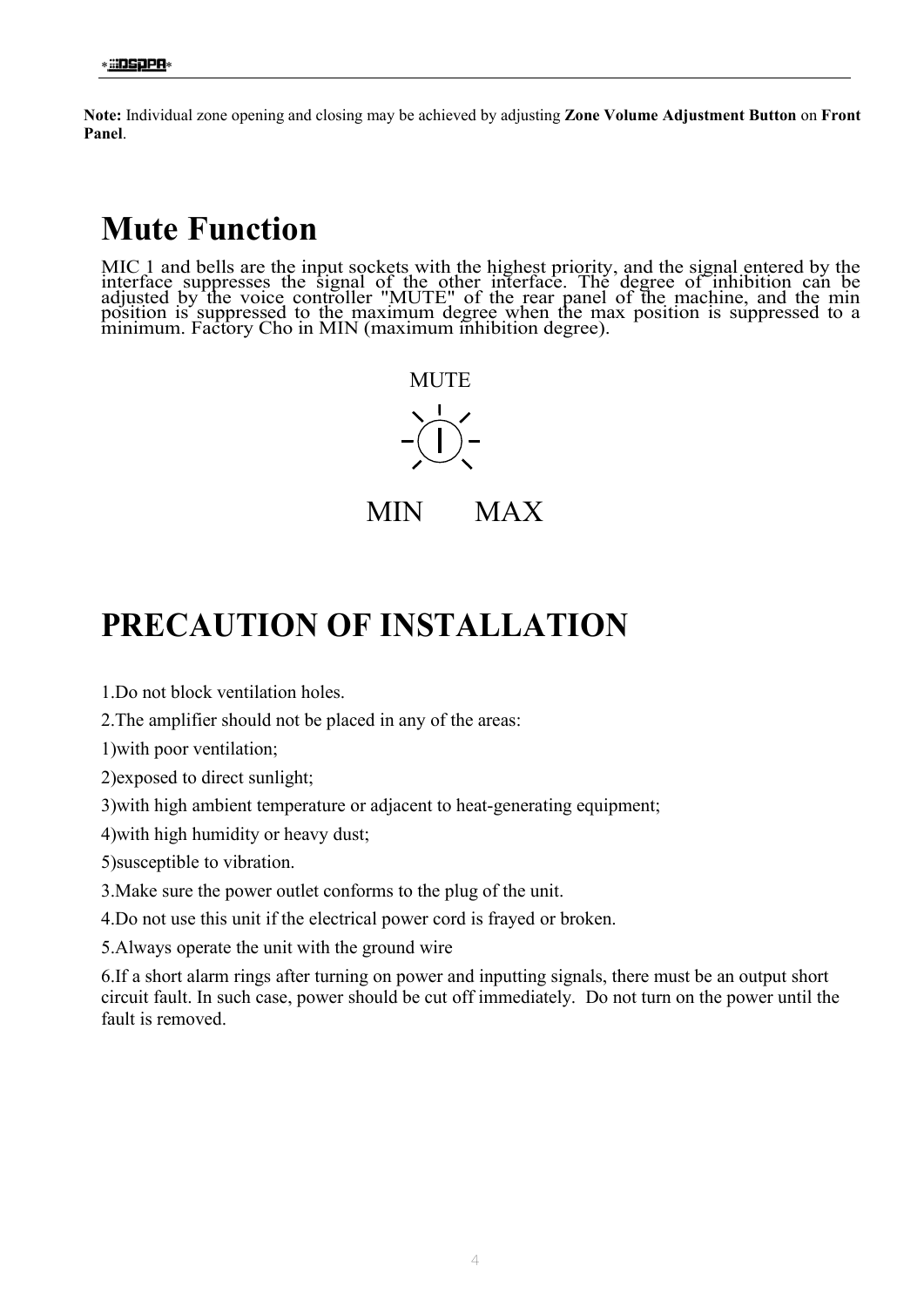# <span id="page-6-0"></span>**Packing List**

| 〜   |                                                     |          |
|-----|-----------------------------------------------------|----------|
| NO. | List                                                | Quantity |
|     | Zone preamplifier                                   | 1 set    |
| 2   | <b>Warranty Card</b>                                | copy     |
| 3   | Certificate                                         | copy     |
| 4   | Manual                                              | copy     |
|     | <b>Charter Washers</b>                              | 4 pcs    |
| 6   | White 5x19 half countersunk head cross machine Wire | 4 pcs    |
| ⇁   | 10A GB mp-p Power cord                              | 1~pc     |
| 8   | 1500mm/Double Cat Audio Cable                       | pc       |

# <span id="page-6-1"></span>**Specification**

| Model                           | MP210P                                      | MP310P | MP610P | <b>MP1010P</b> |  |  |
|---------------------------------|---------------------------------------------|--------|--------|----------------|--|--|
| Rated output power              | 60W                                         | 120W   | 250W   | 350W           |  |  |
| Output adjustment Rate          | From full load to no-load, ≤3db             |        |        |                |  |  |
| Min. source electromotive force | MIC: $\leq 3mV$                             |        |        |                |  |  |
|                                 | LINE: $\leq$ 300mV                          |        |        |                |  |  |
| Frequency response              | 80Hz-16kHz $(\pm 3dB)$                      |        |        |                |  |  |
| <b>THD</b>                      | $\leq$ 1% (1kHz, Normal working conditions) |        |        |                |  |  |
| <b>SNR</b>                      | Line: $\geq$ 70db (Broadband)               |        |        |                |  |  |
| Tonal adjustment Range          | Bass: $\pm 10db$ (100Hz)                    |        |        |                |  |  |
|                                 | Treble: $\pm 10db$ (10kHz)                  |        |        |                |  |  |
| Protection function             | DC, overload, short-circuit.                |        |        |                |  |  |
| Mute function                   | Microphone 1 Input Overwrite other input    |        |        |                |  |  |
| <b>Rated Power</b>              | AC 220V/50Hz                                |        |        |                |  |  |
| Consumption                     | 120W                                        | 250W   | 500W   | 650W           |  |  |
| Packing dimension (mm)          | $(L \times W \times H)$ 555×455×185         |        |        |                |  |  |
| Machine dimension (mm)          | $(L \times W \times H)$ 484×355×88          |        |        |                |  |  |
| Gross weight                    | 11.7kg                                      | 13.5kg | 16kg   | 17kg           |  |  |
| Net weight                      | 9.7kg                                       | 11.5kg | 14kg   | 15kg           |  |  |

Specifications are subject to change without notice